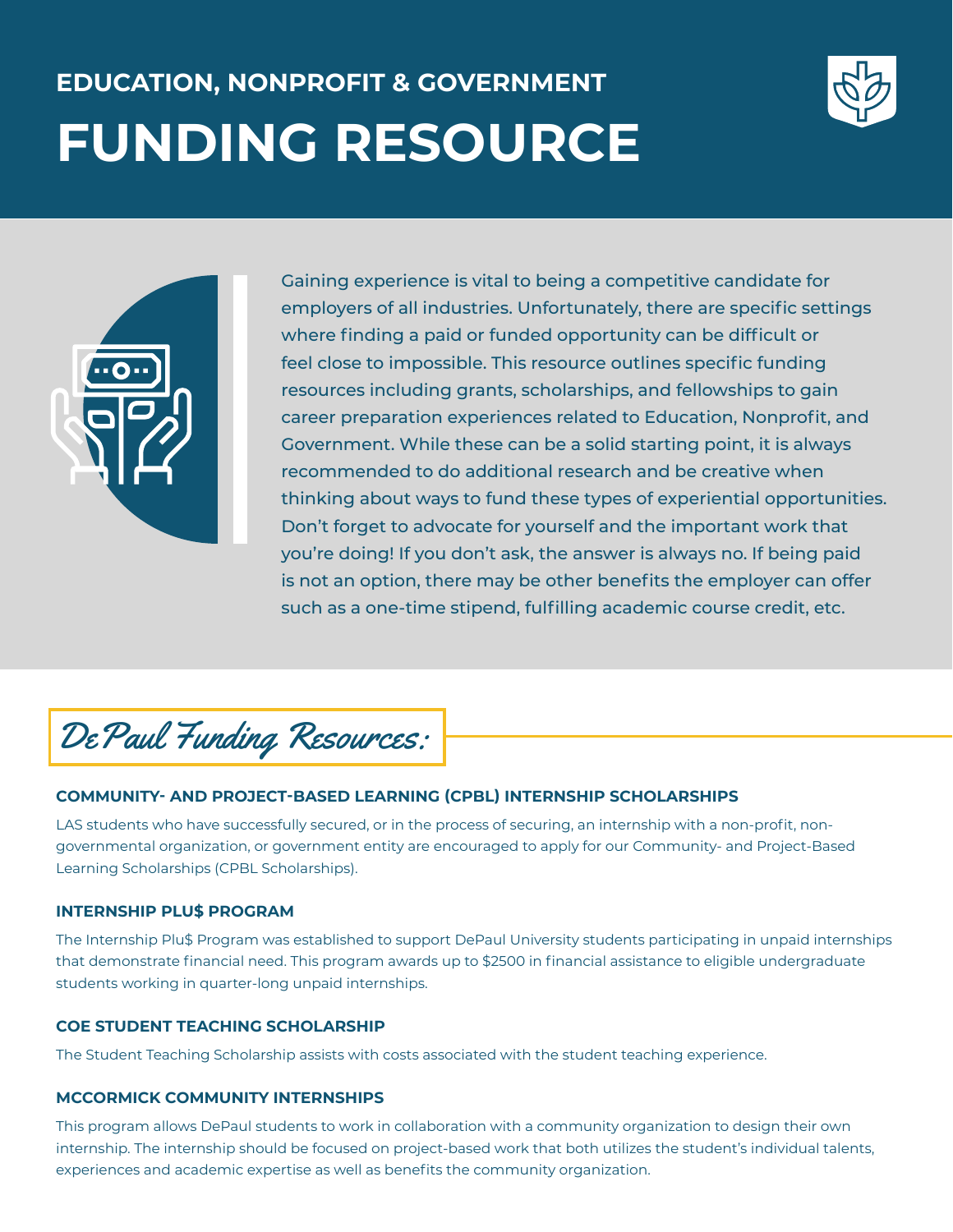

## **COLLEGE OF LIBERAL ARTS & SOCIAL SCIENCES SCHOLARSHIPS**

This includes a variety of scholarships specifically designated for LAS students; requirements vary.

# **DEPAUL UNIVERSITY FACULTY/STAFF SCHOLARSHIPS**

The DePaul Faculty/Staff Endowed Scholarship is open to any full or part-time undergraduate juniors or seniors as well as to graduate and Law students entering their final year who demonstrate strong scholastic achievement and are in good academic standing.



# **CHICAGO HEADLINE CLUB FOUNDATION**

This organization offers multiple scholarships are available for journalism students doing internships in the Chicago area.

#### **B.A. RUDOLPH FOUNDATION**

Provides a \$4,500 scholarship to young women who have been accepted or have applied to summer internships in progressive public service in the Washington, D.C., area.

# **JACK KENT COOKE STIPEND PROGRAM**

Cooke College Scholars and Cooke Transfer Scholars are invited to apply for a one-time stipend of \$5,000 to pursue an unpaid summer internship at a non-profit organization in 2019.

#### **BENJAMIN A. GILMAN INTERNATIONAL SCHOLARSHIP**

The U.S. Department of State's Benjamin A. Gilman International Scholarship is a grant program that enables students of limited financial means to study or intern abroad, thereby gaining skills critical to our national security and economic competitiveness.

#### **IGNITE FELLOWSHIPS**

This program provides diverse, passionate women in communities across the U.S. with resources, training, and networks to launch political careers.

#### **GRANTS FOR INDIVIDUALS**

This database is specifically for individuals looking for funding and includes nearly 10,000 grant-makers. It offers details on funders that provide scholarships, fellowships, grants, and a wide range of financial support to individuals.

#### **CAPAL**

Wide range of internships and scholarship opportunities for students participating in unpaid non-profit, public policy, and government internships. Check out their website for application details.